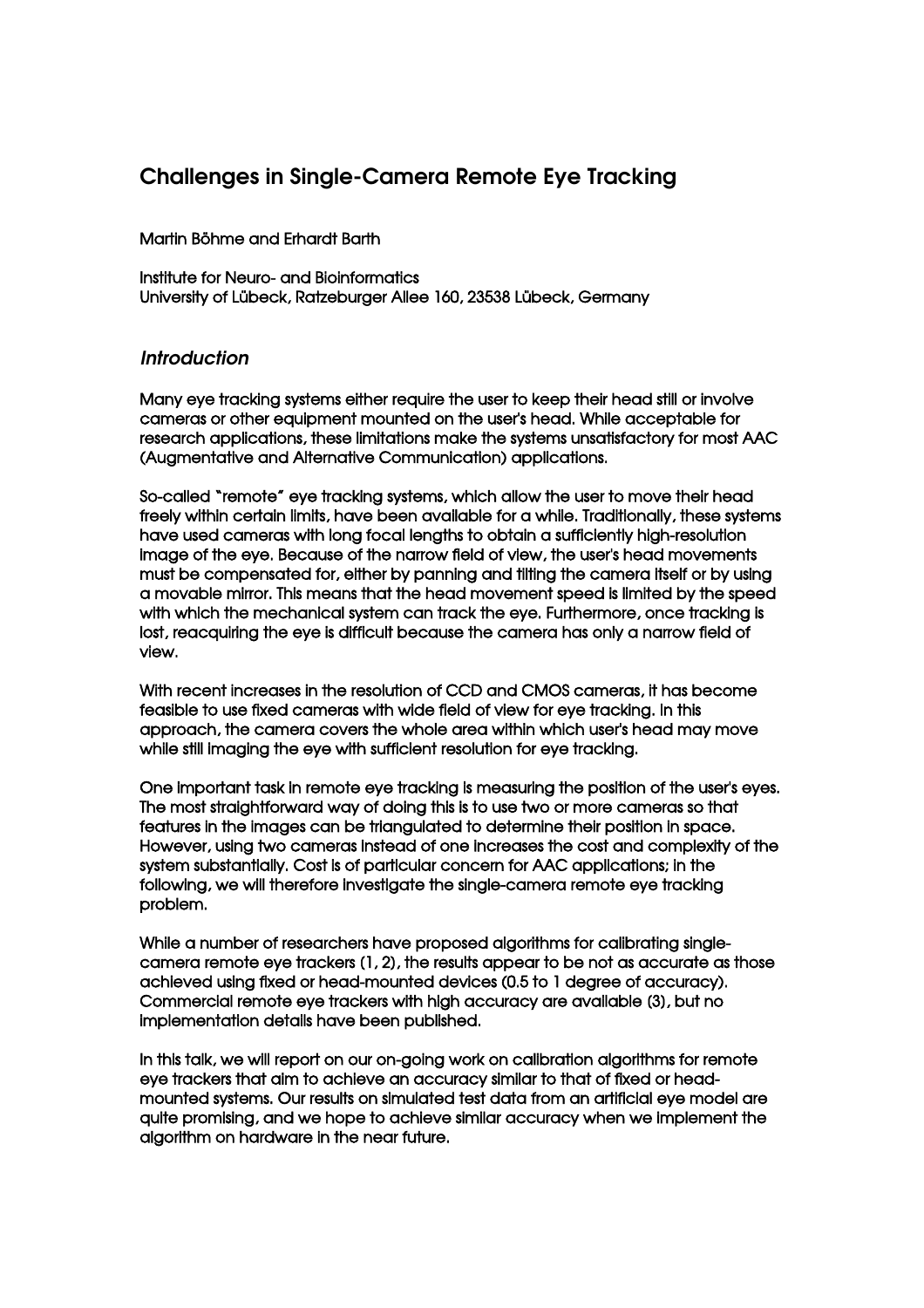## Method

Most videographic eye trackers work by illuminating the eye with an infrared (IR) light source. This light source produces a glint on the cornea (the "corneal reflection" or "CR"), and the gaze angle is computed from the offset between the CR and the centre of the pupil using bilinear or biquadratic interpolation. The coefficients of the interpolation function are computed from data obtained during a calibration phase, during which the user is asked to fixate a certain number of points with known locations.

Our approach to remote eye tracking also uses infrared illumination, but instead of one light source, we use two. The distance between the CRs produced by these light sources can then be used to determine the distance of the eye from the eye tracker. This, together with the location of the eye in the camera image, allows us to deduce the three-dimensional position of the eye relative to the camera.

Note that we only determine the position and orientation of the eye; the position and orientation of the head are irrelevant for us since our approach does not use any reference points on the head.

Using an interpolation scheme to calculate gaze position from the observed pupil and CR positions, as for the fixed-head eye tracker, does not appear to be an option for the remote eye tracking scenario because it has a far greater number of degrees of freedom – covering the whole space of possible eye positions and eye orientations during calibration would not be feasible.

We therefore believe that a calibration procedure for remote eye tracking must be based on a model of all relevant physical properties of the human eye. Of course, the shape and size of the eye vary from person to person, so the model must contain a suitable set of parameters to accommodate these differences. Calibration then means estimating the values of these parameters for a specific person.

To date, our eye model contains the following parameters:

- $\bullet$   $r_{\text{compa}}$ : The radius of curvature of the corneal surface (which we assume to be spherical)
- $\bullet$   $r_{\rm pc}$ : The distance between the centre of corneal curvature and the pupil centre
- $\bullet$   $\alpha$ <sub>fovea</sub>: The angular offset between the optical axis of the eye and the direction of gaze, which caused by the fact that the fovea does not lie on the optical axis but is offset temporally and slightly upwards (at the moment, we only model the horizontal component of this offset).

The values of these parameters for a particular user are determined by taking the pupil and CR positions for a set of calibration points and then varying the parameter values to minimize the error between the observations predicted by the model and the actual observations.

## Results and Outlook

We implemented our calibration algorithm in Matlab and assessed its performance on simulated test data. For the tests, the user was assumed to be seated at a distance of 50 cm from a 40x30 cm screen. To evaluate the robustness of our approach to